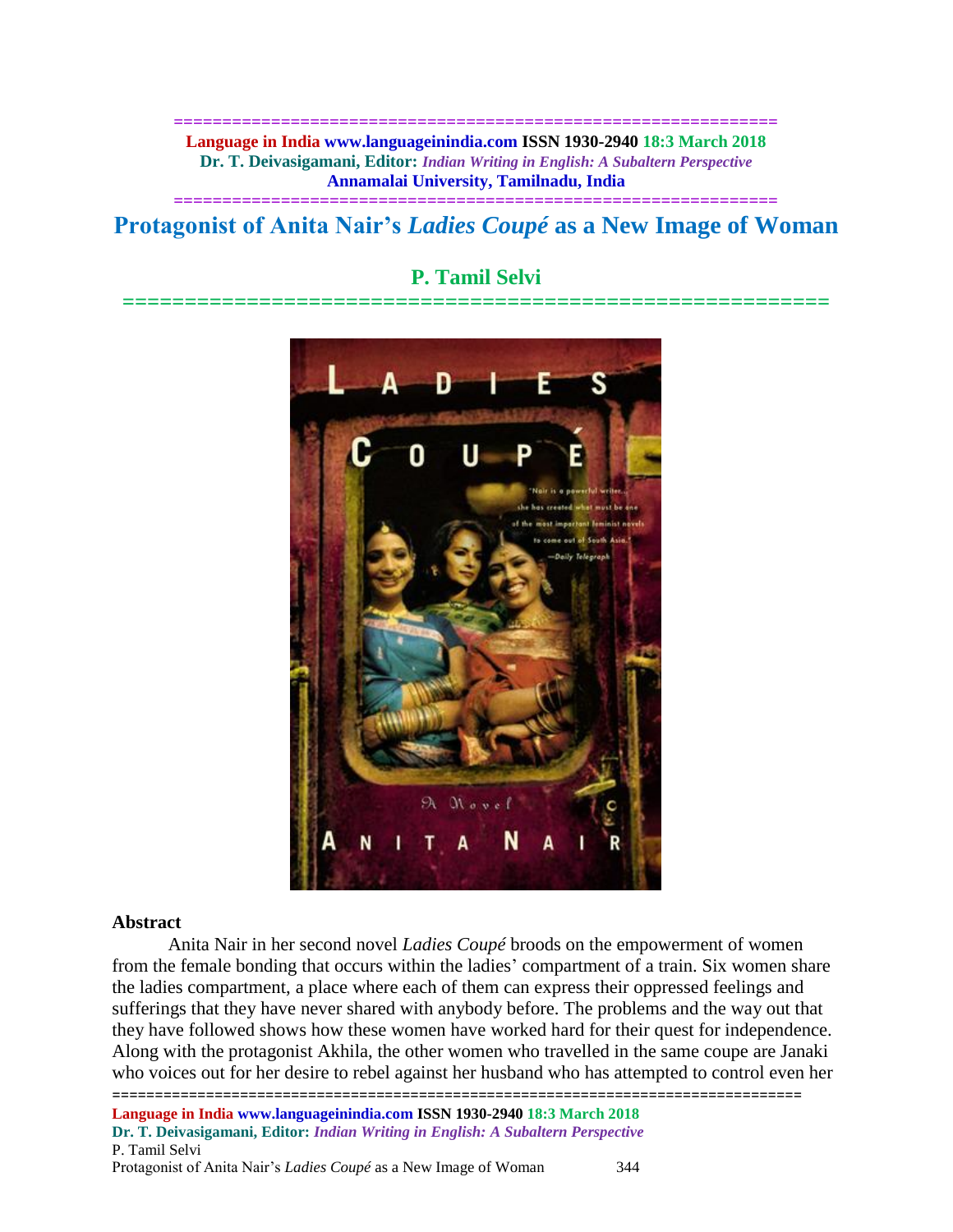grown up son. Next important character is Margaret Shanti who is a victim of her husband's domination he had controlled her body, mind, and spirit and had never allowed her to be herself.Marikolanthu is another occupant who has suffered rape and has been the victim of no mistake of hers. The stories of all the women show that all of them are sufferers of patriarchal society and have transformed into repressive forces of the society. Education and financial independence has made them establish themselves and emerge as new image women.



Anita Nair Courtesy:<https://mdbrady.wordpress.com/2014/02/06/ladies-coupe-by-anita-nair/>

### **Introduction**

Colonialism and the concept of patriarchy have become dominant factors that paved way for the feminist discourse that accentuated the relationship between inequality and injustice. Though colonialism has been brought to end 70 years before, the impact of colonization can be felt in the form of patriarchy. However, men have taken the role of colonizer and have started to oppress women. As a result, women are subjected to persecution by men. At this situation, education and financial independence has helped women to fight against patriarchal system. This new image of woman has helped various writers depict the change of status of women in this 21st century. When analyzing the works of Indian writer, Anita Nair's *Ladies Coupe* depicts the exploitation of woman protagonist by the family and the society at large, and also shows how the she and her five co-passengers work hard to evolve from patriarchal oppression into a new image of women.

## **Akila**

Akila, the protagonist of *Ladies Coupe* can be called the new image woman, breaks free from the dictates of her family from the strength she has gathered from the female bonding in the ladies coupe of a train to Kanyakumari. Her family disregards all her desires and expects her to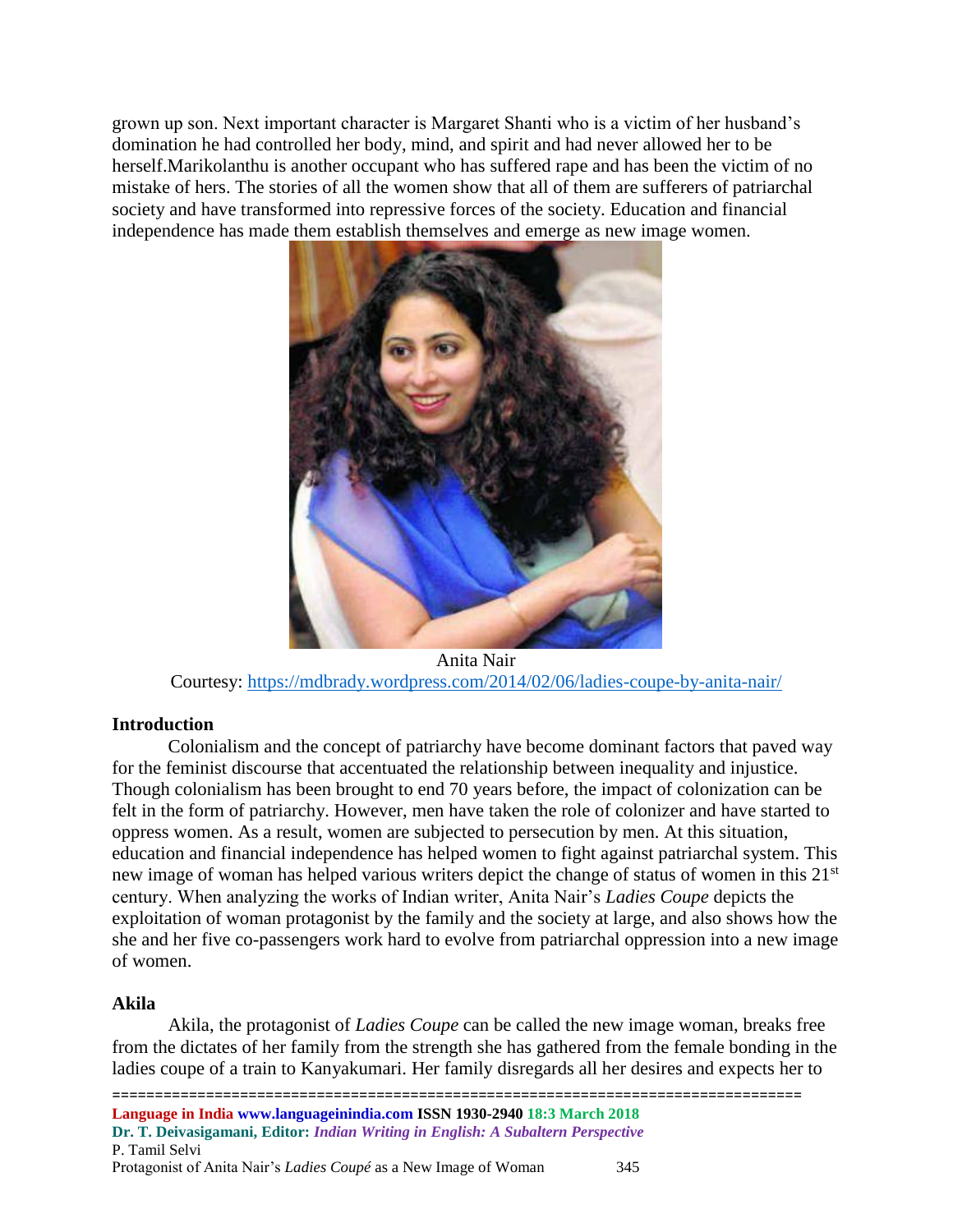afford them monetary support throughout her life. Though Akila attempts to prepare herself for this sacrifice, the oppression that she suffers makes her revolt and emerges as a new woman who is searching for her freedom and identity. Akila's knowledge, expertise, and exposure to the world empowered her with agency and a sense of purpose.

#### **Feminism**

Feminists work hard at changing the reality in terms of female-centric system so that the oppressed women are liberated from the patriarchal system and emerge as new women breathing free. Usha Bande in her *Writing Resistance* states that "feminist resistance is shown through articulation; the most important aspect of it is to break the silence and to re-discover the female self" (15-16). Anita Nair in *Ladies Coupe* depicts the protagonist's dilemmas, requirements, and uncertainties with a charming manner. The novel attempts to figure an answer for the question-Can a woman stay single and lead a happy life, or does she need a man to lead a complete life? In the process of finding an answer, Akila searches for her freedom and liberty and also questions the taboos that were laid to restrict women from being independent. *Ladies Coupe* moves from past to present and present to past. This novel attempts to show how suppression and oppression are forced upon women in the guise of love, protection and the promise of security.

*Ladies Coupe* is the story of six women who come from varied walks of life who have experienced oppression in the past and how as new women they have attempted to overcome such painful domestic oppression within their familial milieu. The novel slowly develops against the background of a train journey where the six women who share the ladies coupe relate their stories to the others as the train moves towards its destination. The ladies coupe has become a comfort zone for all the six women, a place where each one of them can express their problems and sufferings and voice their feeling of oppression so that each of them develop courage and strength from the others to evolve as a strong independent woman.

Analyzing each of the woman characters helps to understand how they have worked to fight the patriarchal oppression. Akhilandeshwari or Akhila, the protagonist of this novel, is a forty-five year old spinster and one among the six women in the coupe. She forms the link between the other women to narrate their way to win the oppression that they once experienced and they also provide a new perspective to the question put forth by Akila: "Can a woman be happy alone, without a male protective presence in her life? (LC 4). All these six women through their discussions about the role of women in society express their thoughts on their emancipation and how to cope with life.

The first woman to narrate her story was Akila. She begins her story from the time she was nineteen, the time her father died and her family starts to put all the responsibility on her. She gets her father's clerical job in income tax department. The family burden makes her shun away all the romantic thoughts that all girls will usually develop at that age, and takes away the entire burden with any regret. However, the family demands and commitments start to eat her vitals that she starts longing for freedom and independence even though she is the breadwinner of the family. As she is the eldest daughter of the family, the family considers her as a money mending instrument and forgets to consider her desires. Even her mother never spared a thought for her well-being. This is clear when the author says: "When Akhila's father died, two things happened: Sundays became just another day of the week and Akhila became the man of the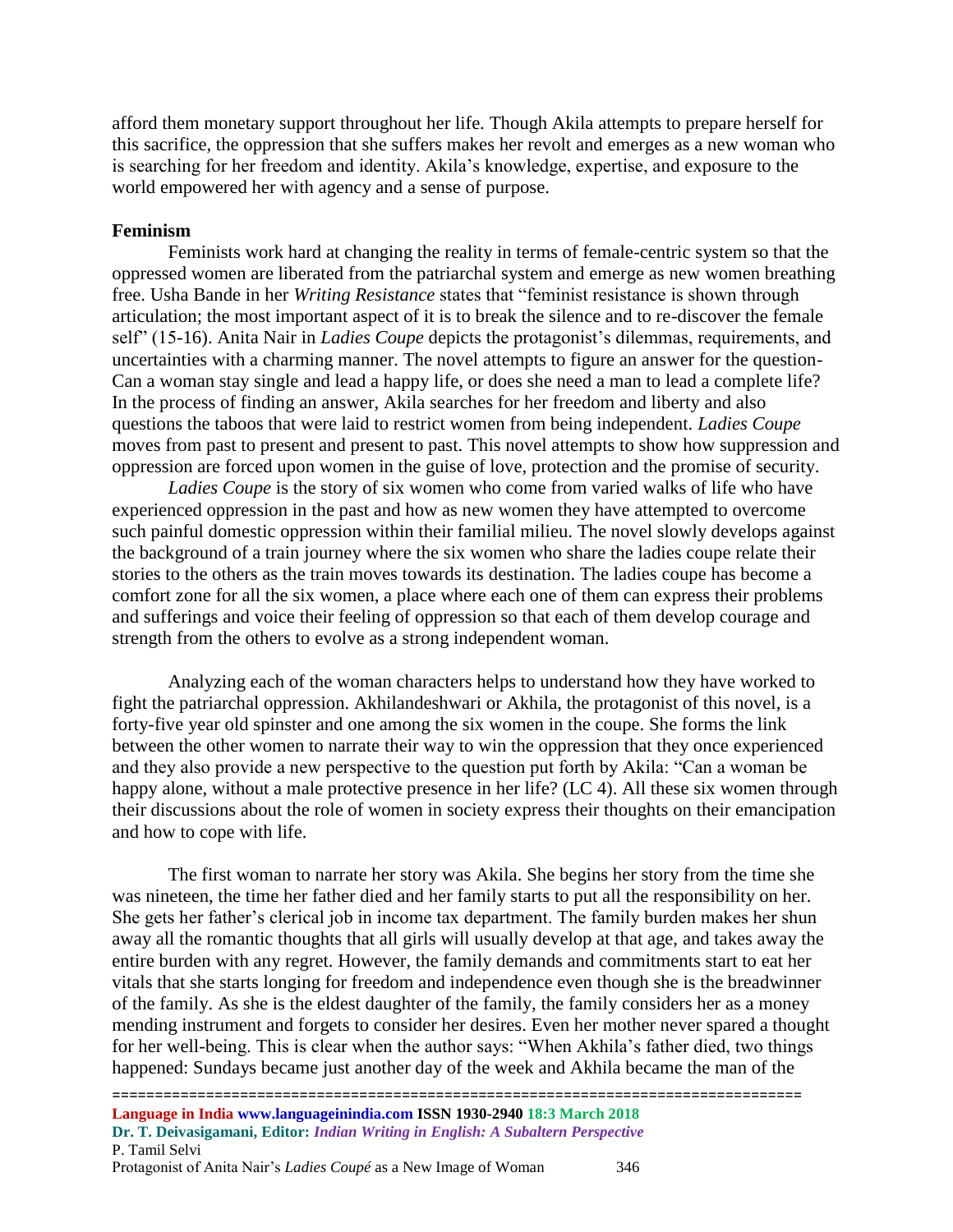family" (75). Over the period of time, when Akila's family takes control over her, she starts to think of a family for her own thereby rebelling the control exerted on her by her family.

The thoughts of each member of the family were clearly explained by Anita Nair. This quote also explains how all of them never thought of Akhila's marriage and they assume that she is happy with her situation:

> Amma had Akhila to replace her husband as the head of the household. Amma had her-Akhila. Akhilandeswari. Mistress of all worlds, Master of none. What Akhila missed the most was that no one ever called her by her name any more. Her brothers and sister had always called her Akka. Elder sister. At work, her colleagues called her Madam. All women were Madam and all men Sir. And Amma had taken to addressing her as Ammadi. […] So who was Akhilandeswari? Did she exist at all? If she did, what was her identity? (LC 84)

Even though Akila is considered the head of the family as she has become the earning member, she is not given the designated status of being the actual 'head of the family.' Traditionally money gave the power but that equation was undermined by patriarchal forces in most of the families. All the people that Akhila encounters are rooted in patriarchal thoughts. The men and elders in the family, who practice patriarchy, always wanted the money that women bring in; however, they fail to accord the status that they actually deserve. Even Akila's sister Padma refuses to respect her desires and thoughts and after a long dilemma, Akhila realizes the need to find an authentic life and happiness on her own. As a first step in her mission for an independent life, Akhila makes up her mind to acquire an education:

> Instead, on her thirty-fifth birthday, she decided to get herself an education. She enrolled in the Open University for a Bachelor of Arts degree. Akhila chose history as her main subject. ... To study the intricacies of what made a certain dynasty behave in a certain manner. To watch the unraveling of life from the sidelines. To read about monarchs and concubines; wars and heroes; to observe and no more (LC 85).

Akila also thinks of the vanished hope of marriage in her life which occupies her psyche largely. When she believes that her life has become a vacuum with marriage, motherhood, and child-rearing, she starts to realize that her life is empty and has led life without any goal. This is evident from the following lines, "The world of the householder was not hers. From the Gurukula stages of life, she had moved directly to the Vanaprastha. And she wanted no part of someone else's karmic flow" (LC 85-86).

The passion that Akhila yearns for gets a focus when she meets Hari. The encounter with him marks the next phase of Akhila's transition, the breaking off of oppression that is imposed on her by her family and the baby steps towards the freedom that she has longed for. She breaks away the traditional norms imposed on her and subverts the societal norms of being a virgin until marriage, and enjoys being touched and fondled by her lover. In short, she experiences "a vein of strength" ( LC 210). As sexuality is a significant part of human life, Akhila flouts the societal norms and goes to the extreme of experience which had been denied to her.

Akhila starts to break the boundaries when she begins to nurture her relationship with Hari who becomes Akhila's world when she starts to think only about him. Thoughts of Hari start to rule Akhila and she begins "to braid them into a future" (LC 203). In return, Hari was able to generate a sensation in Akhila which stands as a testimony for the love that each of them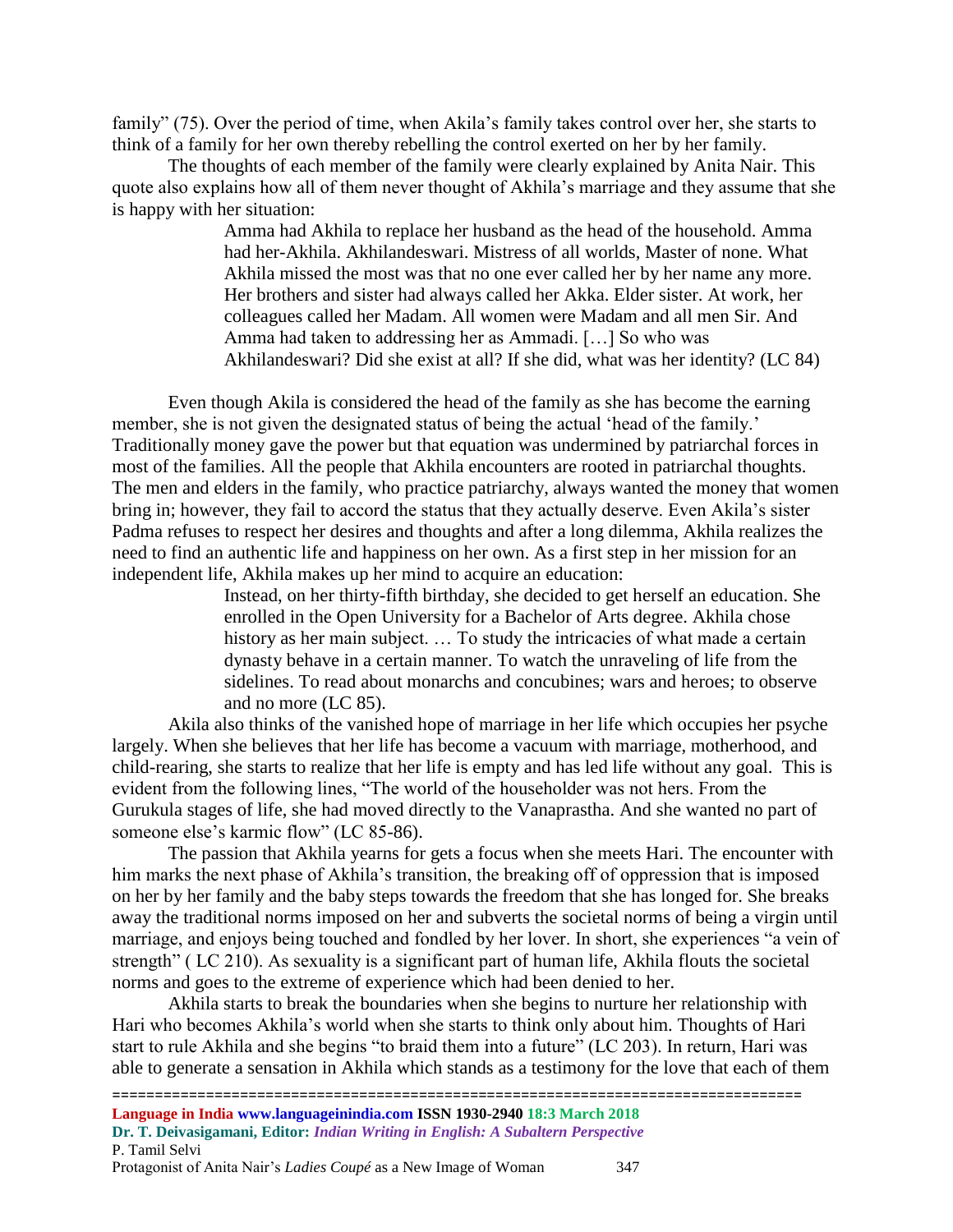cherish. There is a healthy male-female relationship that develops between them. Akhila starts to bloom after the arrival of Hari in her life. However, she once again gets into her shell when she calls off her relationship with Hari when he expresses his interest in marrying her. This makes Akila think of her future life being married and leading a life of oppression as she believes marriage as a source of oppression for women. Her bitter past makes her believe marriage as an body used by men to control women. Therefore, she rejects being in relationship. All she wanted is a free and liberal world. She does not want sex to oppress the freedom of woman by dominant man. She refuses to marry him saying that he is younger than her. The love and passion that Akhila has on Hari brings them closer that they get physically close which is a revelation for her. As a result, she lets their relationship die away which is yet another milestone in her evolution as an independent woman.

Akhila developed the ability to take risks and it is this courage to manage risks that motivates her to take a trip to Kanyakumari. She gradually attempts to find answers to all her questions regarding her loneliness. It is with this thought that she takes the train to Kanyakumari. She takes the train to discover her strength, independence, and answer to her questions in the ladies coupe, a perfect setting to unburden her memories. The atmosphere in the ladies coupe is very intimate. When Akila opens the conversation and narrates her life, all the co-passengers join the conversation hoping to give their life example on where women need men. When Akhila says "as far as I am concerned, marriage is unimportant. Companionship, Yes. I would like that. The problem is, I wish to live by myself but everyone tells me that a woman can't live alone, what do you think? Can a woman live by herself?" (LC 21). Each character shares their thoughts the last as she arrives at an insight into her condition after delving into the lives of the others.

The first person to narrate the story in the ladies coupe is Janaki. She was married and has a son and a daughter-in-law. She said that when her husband tried to control everybody, including their son, she felt "queer rage uncoil within her" (LC 30) and expressed her anger to her husband. When thinking of the importance of a man in a woman's life, initially, she stated that "Why should a woman live alone, there is always a man willing to be with her?"(LC 21); however, after continuous discussion, Janaki continued to say that

> First there was my father and brothers; then my husband. When my husband is gone there will be my son, waiting to take off from where his father left off. Women like me end up being fragile... I thought if I were to lose it all, I would cope. If I ever became alone, I would manage perfectly. I was quite confident about that. I think I was tired of being this fragile creature… 'Now I know that even if I can cope it wouldn't be the same if he wasn't there with me' (LC 22-23).

The words of Janaki makes it clear that role of men is not important in her life. Next character to share her life was Margaret Shanti who has become the victim of male domination. Her husband Ebenezer Paulraj had controlled her body, mind, and spirit and is the typical example male patriarchy. He uses marriage as a weapon to control her. Her academic excellence goes for a waste as he refuses to send her work. When she is interested in pursuing Ph.d, her husband forces her to do B.Ed. He has forced her work where he works. She continues to live with him and take control over him. As Ebe is proud of his physical appearance, she started to take control of him using flattery. She takes revenge on him by providing him with rich food and sex, the things that he likes the most. As a result, she started to control him completely. By, this she has started to find a way through which she has got a family which she dreamed off. Thus,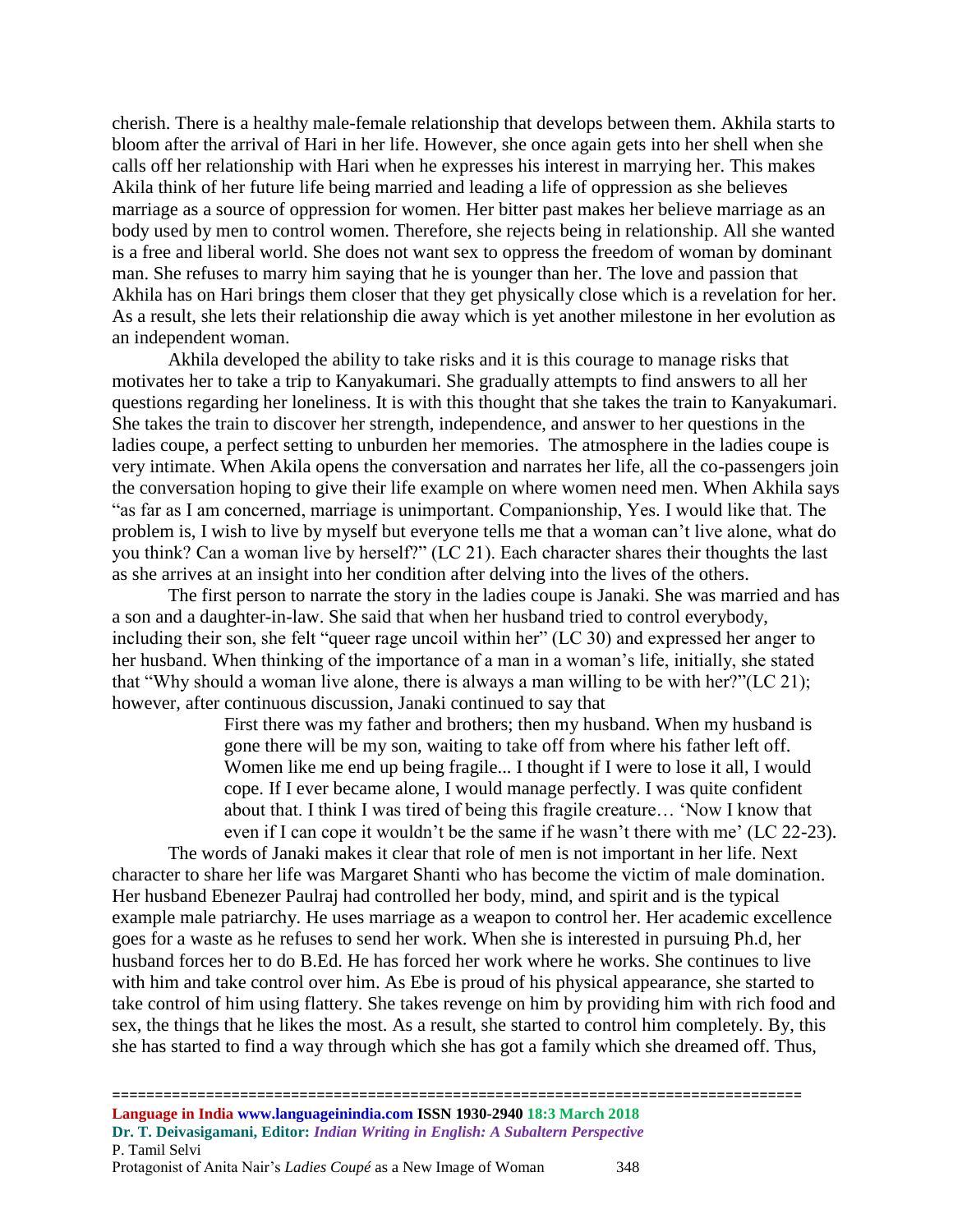Margaret Shanti can be called a representative of all women who seek some kind of appreciation from their spouse.

The next important character who travels with Akila is Marikolanthu who has suffered rape and has suffered immense problems throughout her life when compared with others. She is from humble family background and male domination is forced heavily on her. Marikolanthu is employed to look after the Chettiar house and take care of child in that house; however, she hates her own son who was born as a result of her rape by Murugesan. She was vexed as the rapist was not punished; instead she was punished to make her living by being a helper in the Chettiar house. Lack of education and employment makes her a sufferer throughout her life. Her anger subsides only after seeing the corpse of Murugesan burning on the pyre. From the story of Marikolundu, it is clear that she is worst sufferer because of social, familial and financial repressions. Marikolundu can be called a true feminist as she wanted to uplift her standard from the false life imposed on her by the patriarchal society. She realizes that the boy born to her is innocent and starts to love him. It is through her story that the problems of rape, virginity, motherhood, heterosexuality are clearly brought out in the novel.

The stories all the women in the ladies coupe clearly brings to light the repressive forces of the society and how women are struggling to revolt against those oppression and establish themselves to the society. The stories create a change in Akila and she starts to think about Hari and wishes to lead a married life with him. This is evident from the thoughts of Akhila:

Perhaps, it is not too late, Akhila thought. That while what she half lost might be irretrievable, life would toss forth a second chance. Like it had for Janaki. And for Margaret too in some convoluted way. And then Akhila remembered that there had been the makings of a second chance, but she had not known it to be so at that time… (LC 154-155).

Akhila stays in the hotel and starts to think about her freedom, independence, and her future. When she was on the beach, she picks a conversation with a man and calls him to have sex with him. She does so in order to take control over men. When the man asks lots of questions on her, she cuts short the conversation and refuses to answer him. She starts to enjoy the assertiveness and continues to have a physical relationship with an unknown man. Bande in her *Writing Resistance* states has stated that Akhila wants to use her dominance by calling a man to have sex with her and does not want man to control her. This physical relationship can be said to

The intercourse that Akhila had with the unknown man has paved way for her to discover her true self. She experiences the pure sensations that have been denied to her for years. As a result, she emerges as a new woman that is manifested in her body language. Also, the newfound freedom and liberty gives her self-assurance which is visible in her energy and liveliness. This shows that Akhila is a 'new woman' who has evolved from her cocoon with her new found courage to liberate herself from the traditional customs. In the words of MalashriLal in *The Law of Threshold*:

> For the 'new woman,' the courage of her convictions is all she can rely upon. In repudiating convention and the protections offered to her, she has also separated herself from other women who habitually authenticate their passivity by giving value to a common belief of socialization. Being outside the complicity that indirectly supports the ongoing patriarchal arrangements, the woman outside the threshold has to devise a world of her own. (20)